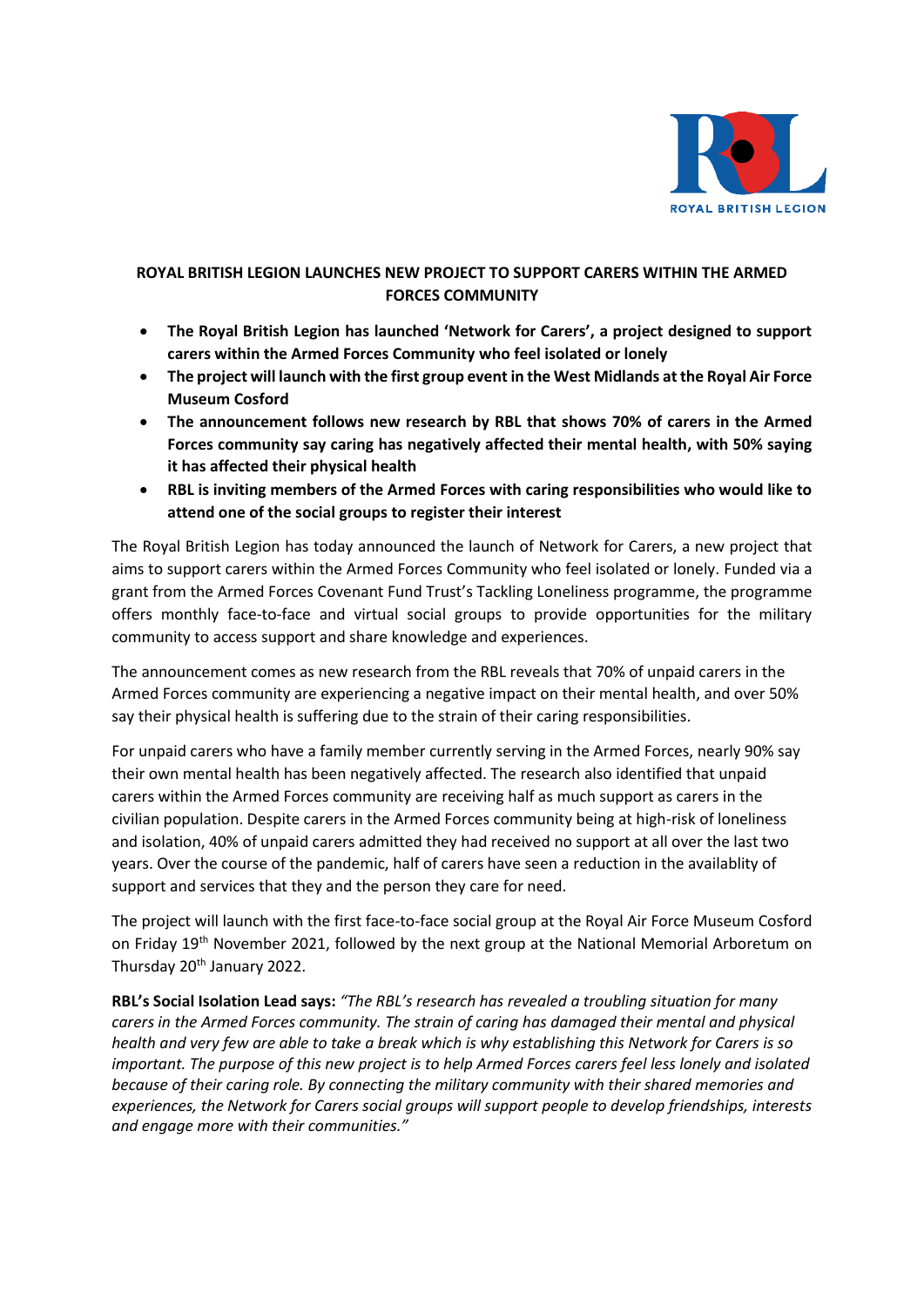In total, the RBL intends to establish a total of twenty support groups across the UK during the Network for Carers project, all of which will be held in safe environments that are connected to the Armed Forces community.

Carers within the Armed Forces community that are struggling to look after a loved one or feel they would benefit from having a wider support network of those in a similar situation, and would like to access the programme should visit rbl.org.uk/networkforcarers.

## **- Ends -**

### **Notes to Editors:**

\* The 2021 Carers Report has been conducted with the support of RBL's Admiral Nurses service, a unique specialist service supporting the unpaid carers of those living with dementia in the Armed Forces community. The qualitative and quantitative online survey was carried out for the RBL between 4 March and 5 April 2021. It was completed by 366 unpaid carers in the Armed Forces community, 358 of whom live in the UK.

Unpaid caring disproportionately affects the UK ex-Service community, but little research has previously been done in this area. The research included veterans who are carers, carers who care for a veteran, carers who have a serving person in the family and carers who currently serve in the British Armed Forces.

\*\* In 2020, the Royal British Legion carried out a consultation exercise with carers in the Armed Forces community that were already being supported by the RBL. The individuals consulted told researchers that A) telephone and face-to-face conversations, in addition to group sessions, would be the most useful ways to get support, B) they would like to meet someone from the RBL outside of their home, C) they would like support to feel less lonely, and to feel more connected and D) that scheduled sessions were preferred, but that they also needed access to support as and when required.

### **About RBL Network for Carers**

The RBL Network for Carers delivers a national network of social groups offering support to carers in the Armed Forces community, addressing loneliness and social isolation. Additionally, carers benefit from other support services provided by RBL to anyone in the Armed Forces community. These include advice, community support, including financial guidance and hardship support, help living at home, recovery services for wounded, injured and sick serving personnel and veterans, the RBL's six care homes, research and campaigning. For more information[, please click here.](https://www.britishlegion.org.uk/get-support/care-and-independent-living/support-for-carers/network-for-carers/network-for-carers-volunteers)

### **About Unpaid Carers**

Unpaid carers are anyone, including children and adults who looks after a family member, partner or friend who needs help because of their illness, frailty, disability, a mental health problem or an addiction and cannot cope without their support.

### **About the Royal British Legion**

The Royal British Legion (RBL) is the UKs largest charity dedicated to supporting the needs of the Armed Forces community, past and present and their families. The RBL is the champion of Remembrance and safeguards the Armed Forces Covenant. It is well known for the annual Poppy Appeal and its emblem the red poppy. For further information, visit [rbl.org.uk.](http://www.rbl.org.uk/)